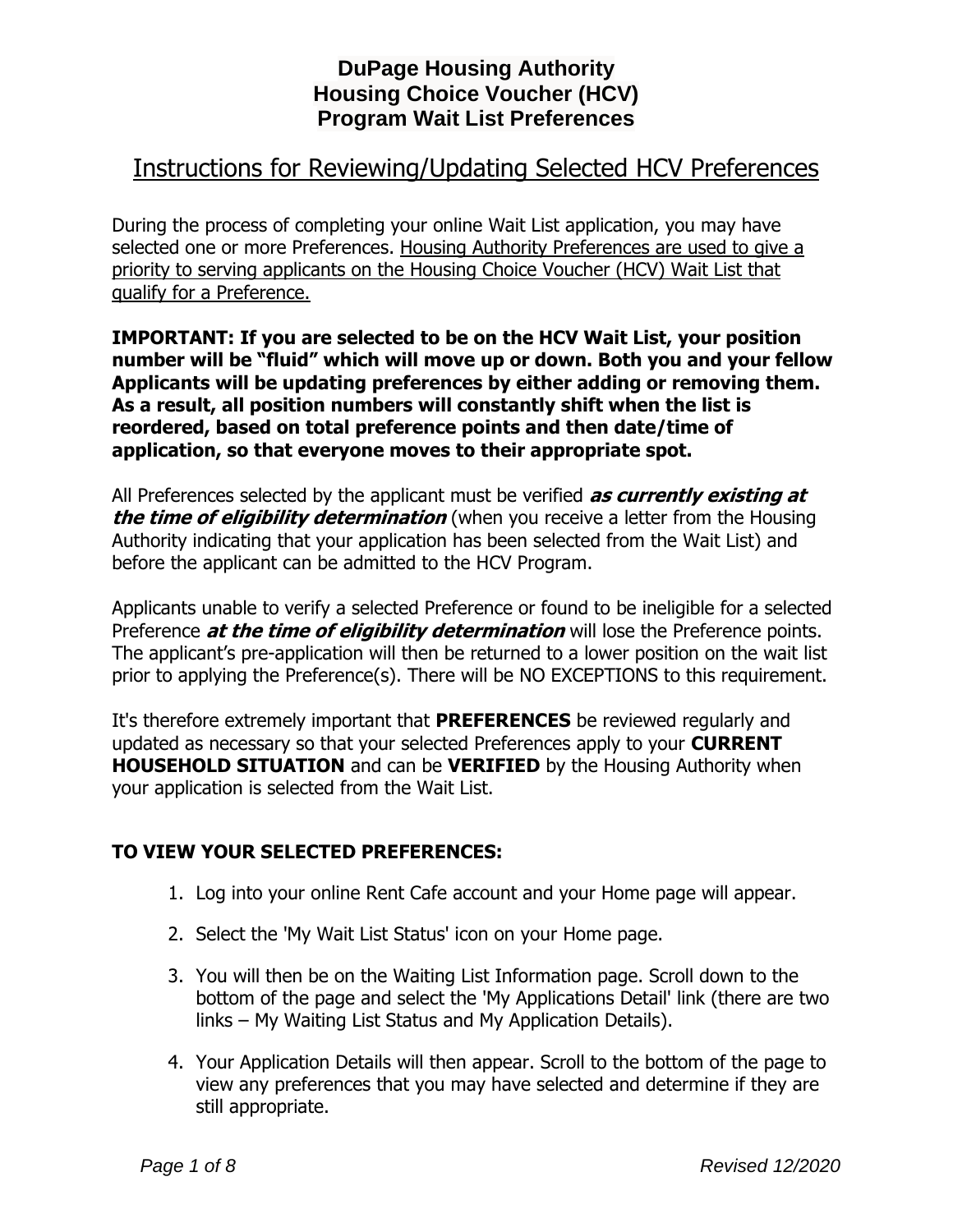## **TO ADD OR REMOVE SELECTED PREFERENCES:**

- 1. Log into your online RENTCafe account and your Home page will appear.
- 2. Select the 'Apply or Update Application' icon on your Home page.
- 3. You will then be on the Waiting List Application Updates page. At the bottom of the page, select the 'Apply/Update Application' button.
- 4. Your Application to the Housing Choice Voucher Wait List will then appear. Proceed through the application and select the 'Save and Continue' button at the bottom of each page to move through the application until you reach the Preferences Section. Add or remove Preferences as necessary and select the 'Save and Continue' button to save your changes. For descriptions and more information regarding the Preferences, select the link entitled 'CLICK HERE' appearing within the page's text.
- 5. Proceed through the balance of the application, selecting the 'Save and Continue' button to move through the pages until you reach the end where you will need to accept the Terms and Conditions and select the 'Save and Continue' button to submit the application to record your Preference update.

\*\*\*\*\*\*\*\*\*\*\*\*\*\*\*\*\*\*\*\*\*\*\*\*\*\*\*\*\*\*\*\*\*\*\*\*\*\*\*\*\*\*\*\*\*\*\*\*\*\*\*\*\*\*\*\*\*\*\*\*

Housing Authority Preferences are used to give a priority to serving applicants on the wait list that qualify for the preference. Once an applicant is on the wait list, additional points from any preferences chosen are applied. These additional points move the application to a higher position on the wait list, allowing the applicant to be served sooner. If a preference no longer applies to the applicant, it is their responsibility to remove it from their Café Account as all preferences will be verified upon their selection from the wait list. If any applicant is unable to verify a preference they select, or found ineligible for a preference they select, the preference points for any non-qualified preference will be deducted and the pre-application will be returned to the wait list. The list will then be re-ordered to move the applicant to their qualified position based on date/time of application, then on any remaining preferences.

The *DHA* uses weighted, *general preferences* for applicants. You qualify for any of the approved *DHA General Preferences* based on the preference category and your status or condition within each category.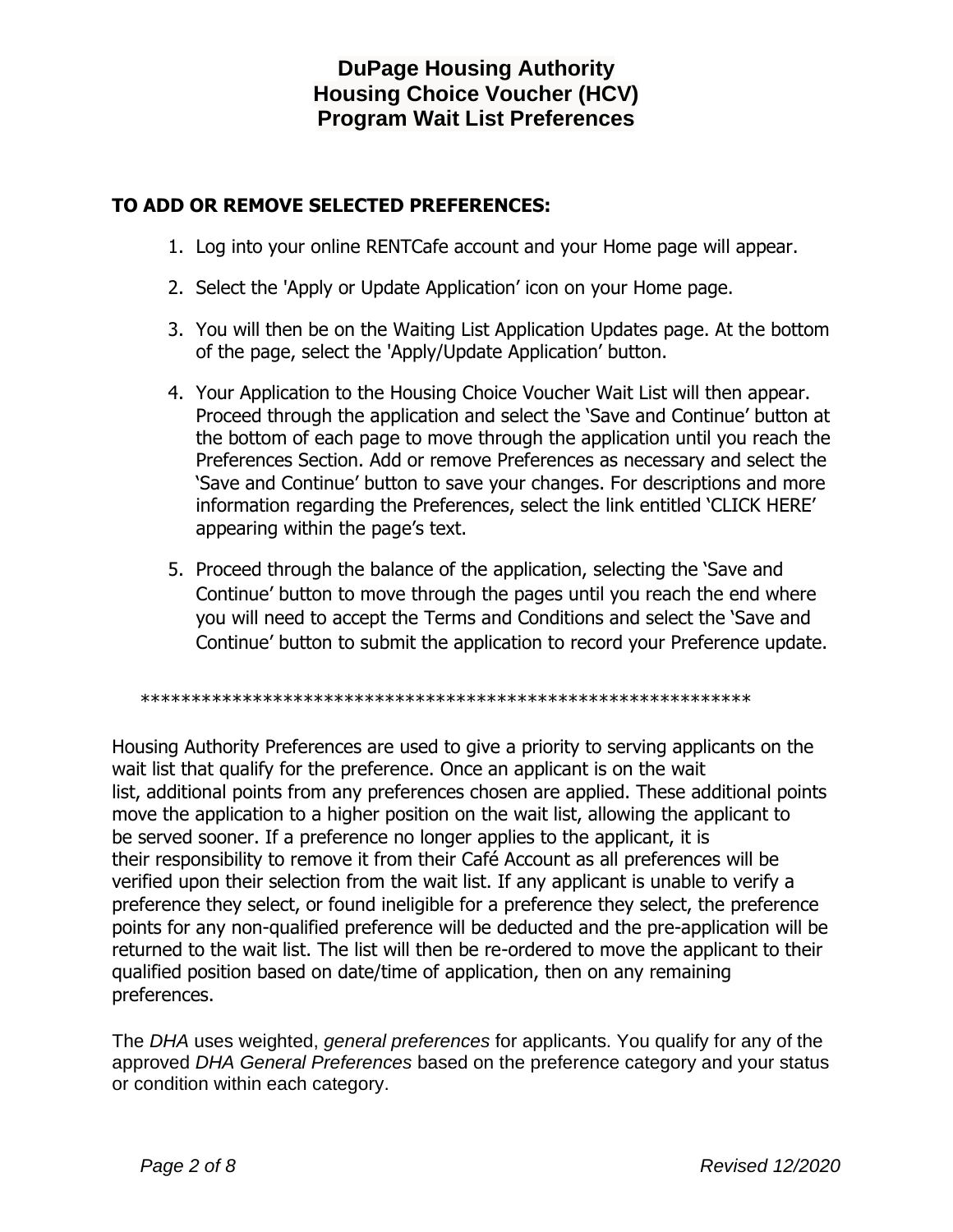

| Only those Towns listed below are within the Jurisdiction of the DuPage Housing Authority |                                                                                                                                                                             |                                    |                                |                   |                            |
|-------------------------------------------------------------------------------------------|-----------------------------------------------------------------------------------------------------------------------------------------------------------------------------|------------------------------------|--------------------------------|-------------------|----------------------------|
| <b>Addison</b>                                                                            | Bartlett*<br>(DuPage side only)                                                                                                                                             | <b>Bensenville</b>                 | <b>Bloomingdale</b>            | <b>Burr Ridge</b> | <b>Carol Stream</b>        |
| <b>Clarendon</b><br><b>Hills</b>                                                          | <b>Darien</b>                                                                                                                                                               | <b>Downers</b><br>Grove            | <b>Elmhurst</b>                | <b>Glen Ellyn</b> | Glendale<br><b>Heights</b> |
| Hanover Park*<br>(DuPage side only)                                                       | <b>Hinsdale</b>                                                                                                                                                             | Itasca                             | Lemont                         | Lisle             | Lombard                    |
| Naperville*<br>(DuPage side only)                                                         | <b>Oak Brook</b>                                                                                                                                                            | <b>Oak Brook</b><br><b>Terrace</b> | Roselle*<br>(DuPage side only) | <b>Villa Park</b> | Warrenville                |
| <b>West Chicago</b>                                                                       | Westmont                                                                                                                                                                    | Wheaton                            | <b>Willowbrook</b>             | Winfield          | <b>Wood Dale</b>           |
| Woodridge                                                                                 | Note: All sections within DuPage County are considered low poverty areas and voucher<br>holders may explore the full range of the county when searching for rental housing. |                                    |                                |                   |                            |

**Important**: Those towns marked with an asterisk (\*) in the chart above extend beyond the boundaries of DuPage County, so the landlord must supply a copy of the tax bill directly to the DHA to ensure that the unit you select exists within the jurisdiction of the DuPage Housing Authority.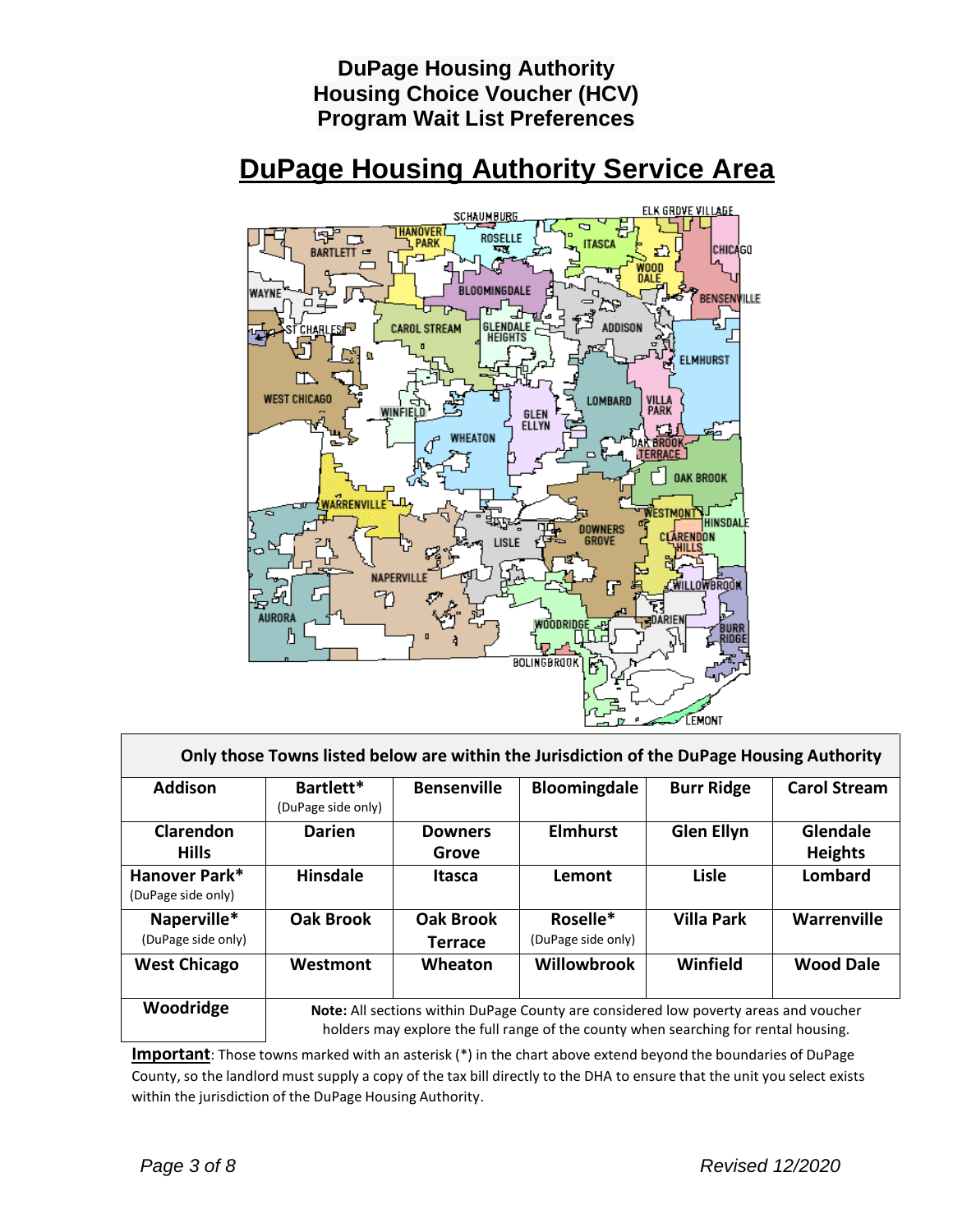### *Category One: Residency Preference*

You are eligible for the Residency Preference if:

- **1.** You are a full-time Resident of any municipality or township within the *DHA* service area of DuPage County; *or*
- **2.** One or more adults in the household is employed at least 30 hours per week within the *DHA* service area of DuPage County; or if one or more adults in the household is a participant for at least 30 hours per week within the *DHA* service area of DuPage County in an accredited employment training program designed to prepare individuals for the job market.

If your household fits *any* of the two (2) statuses or conditions listed above, you qualify for **One (1) Point** in this preference category.

### *Category Two: Family Preference*

You are eligible for the Family Preference if:

- **1.** At least one household member is a minor child under 18 years old; *or*
- **2.** The head of household or spouse is at least 62 years of age or older; *or*
- **3.** At least one household member is disabled.

If your household fits *any* of the three (3) statuses or conditions listed above, you qualify for **One (1) Point** in this preference category.

#### *Category Three: Veteran Preference*

You are eligible for the Veteran Preference if:

**1.** The applicant head of household is a military veteran who separated from the service with any classification except dishonorable.

If your household fits this status or condition listed above, you qualify for **One (1) Point** in this preference category.

#### **Category Four: Domestic Violence, Dating Violence, Sexual Assault and Stalking Preference**

You are eligible for the Domestic Violence, Dating Violence, Sexual Assault or Stalking Preference if:

- **1.** You have been determined to be a victim of domestic violence, dating violence, sexual assault, or stalking as described and prescribed under the *Violence Against Women's Act* (VAWA), and
- **2.** You submit required documentation to qualify for the preference.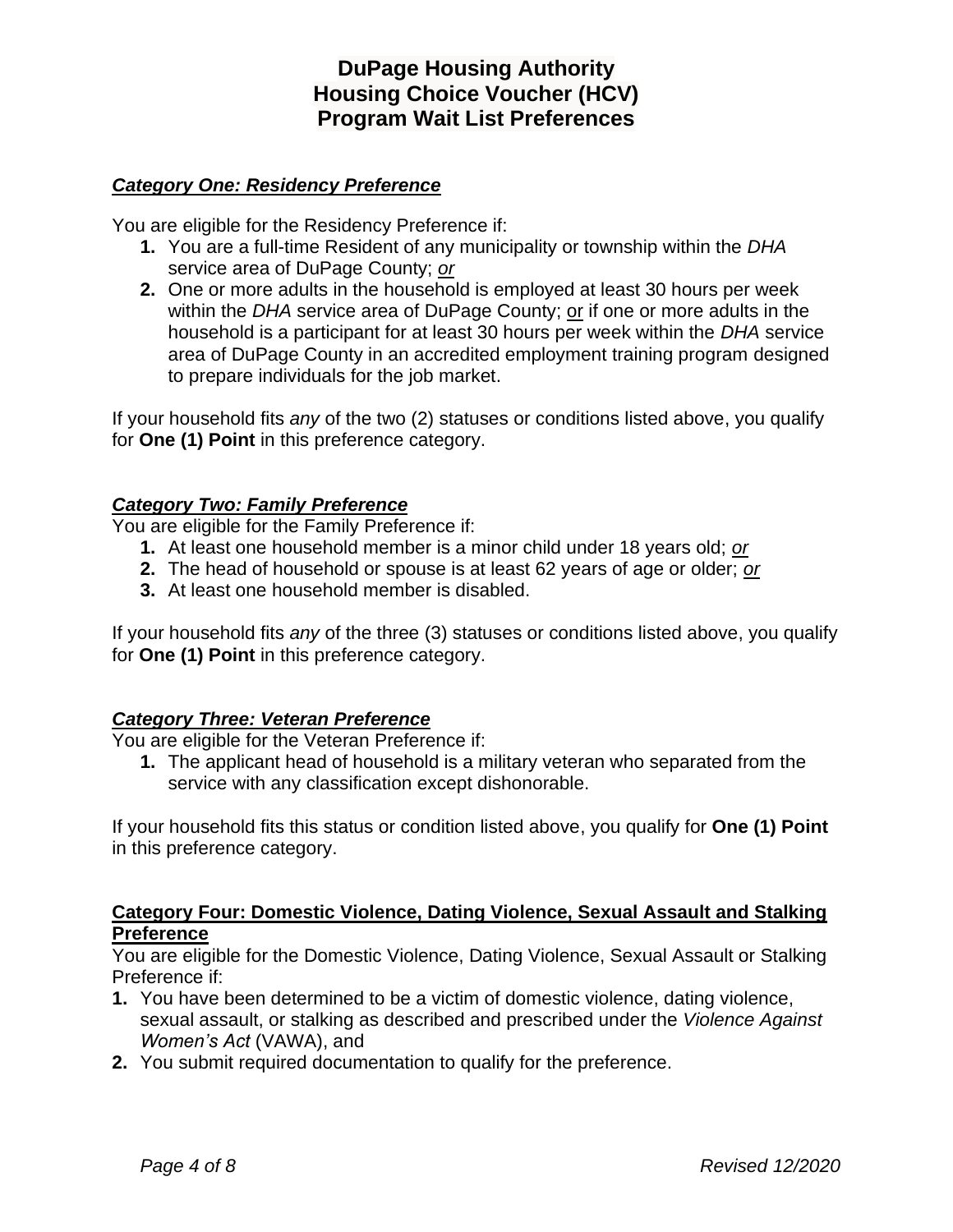**It is important to note that DuPage Housing Authority DOES NOT make the determination if an applicant is a victim of Domestic Violence, Dating Violence, Sexual Assault or Stalking. We only make a determination if you qualify for the**  *preference***.**

While self-certification is acceptable documentation under VAWA to determine if a person is a victim, it IS NOT ACCEPTABLE documentation to qualify for the DHA Domestic Violence, Dating Violence, Sexual Assault or Stalking Preference.

*To qualify for this preference*, documentation that supports the determination must show you are being displaced or have been displaced within the housing authority service delivery area due to domestic violence, dating violence, sexual assault or stalking, with written verification from the police, a social service agency, court, a physician, and/or a public or private facility giving shelter and/or counseling to victims.

If your household fits this status or condition listed above, you qualify for **One (1) Point** in this preference category.

### *Category Five: Family Self-sufficiency (FSS)/ HUD Program Preference*

You are eligible for the FSS Demonstration Program Preference if:

- **1.** You are enrolled in the HUD Family Self-sufficiency Program (FSS); *or*
- **2.** You are enrolled in any other HUD Demonstration Program. Demonstration Programs are HUD sponsored programs that after a determination of good cause and subject to statutory limitations, have been given authority to grant waivers to regulations that govern those programs [24 *CFR 5.110*].

If your household fits *any* of the two (2) statuses or conditions listed above, you qualify for **One (1) Point** in this preference category.

### **PLEASE NOTE: This preference DOES NOT mean you are living or participating in another HUD Housing Program.**

#### *Category Six: Involuntary Displacement Preference*

You are eligible for the Involuntary Displacement Preference if:

**1.** A government action or a state or federally declared natural disaster involuntarily displaced you from a domicile in the *DHA* service area of DuPage County.

If your household fits this status or condition listed above, you qualify for **One (1) Point** in this preference category.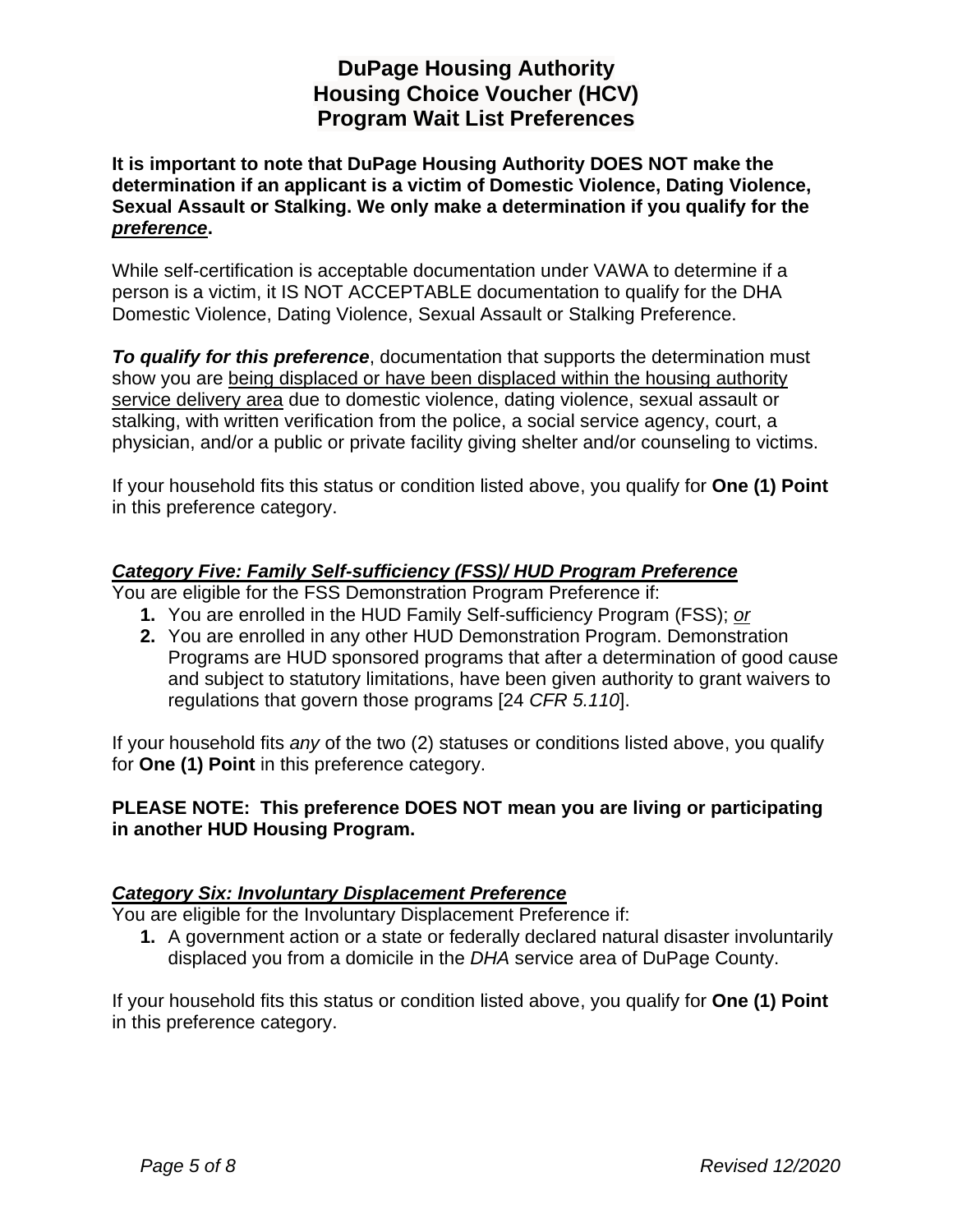### *Category Seven: Homeless Preference*

Proving the Homeless Preference is the most difficult preference to prove. Though it is not required, it is highly recommended that homeless persons seek assistance from social service agencies or other public or private organizations or providers of supportive services for homeless persons. Your eligibility for any Homeless Preference chosen can then be supported by documentation from that agency or organization.

If the Homeless preference is selected, applicants must qualify based on the **REQUIREMENTS STATUS**, **plus** meet one or all of the requirement's **CONDITIONS** (as indicated) to be eligible for the homeless preference.

Applicants can only qualify based one *requirement status* (A, B or C), and those who do qualify for **One (1) Point** in this preference category.

#### *To Qualify as Homeless Under Requirement Status A*:

You are an individual or family who lacks a fixed, regular, and adequate nighttime residence, **PLUS** any *one (1)* of the three (3) Conditions listed below must also apply:

**1. Condition #1**: You have a primary nighttime residence within the *DHA* service area of DuPage County, that is a public or private place not designed for or ordinarily used as a regular sleeping accommodation for human beings, including a car, park, abandoned building, bus or train station, airport, or camping ground;

#### **OR**

**2. Condition #2**: You are living in a supervised publicly or privately-operated shelter within the *DHA* service area of DuPage County, designated to provide temporary living arrangements (including congregate shelters, transitional housing, and hotels and motels paid for by charitable organizations or by federal, state, or local government programs for low-income individuals);

## **OR**

**3. Condition #3**: You are exiting an institution within the *DHA* service area of DuPage County, where you resided for ninety (90) calendar days or less and you resided in an emergency shelter or place not meant for human habitation within the *DHA* service area of DuPage County, immediately before entering that institution.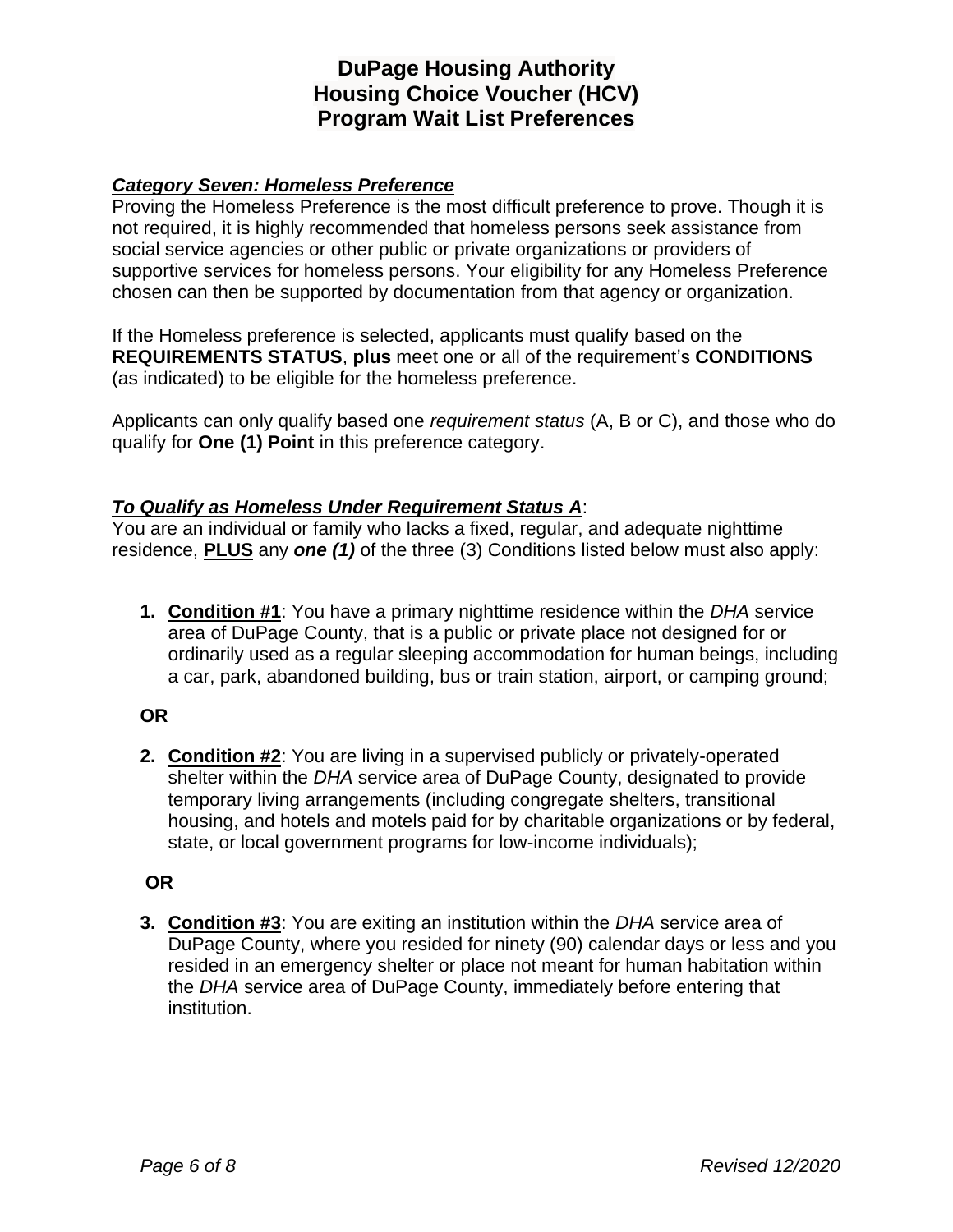### *To Qualify as Homeless Under Requirement Status B*:

You will imminently lose your primary nighttime residence within the *DHA* service area of DuPage County, **PLUS** *all three (3)* Conditions listed below must also apply:

- **1. Condition #1**: Your primary nighttime residence within the *DHA* service area of DuPage County will be lost within fourteen (14) calendar days of the date of application for homeless assistance; **AND**
- **2. Condition #2**: No subsequent residence has been identified; **AND**
- **3. Condition #3**: You lack the resources or support networks, e.g., family, friends, faith-based or other social networks needed to obtain other permanent housing.

### *To Qualify as Homeless Under Requirement Status C*:

You are an unaccompanied youth under 25 years of age, or a family with children and youth, who do not otherwise qualify as homeless under this definition, **PLUS** *all four (4)*  Conditions listed below must also apply:

- **1. Condition #1**: You are defined as homeless under Section 387 of the *Runaway and Homeless Youth Act* (42 U.S.C. 5732a), Section 637 of the *Head Start Act* (42 U.S.C. 9832), Section 41403 of the *Violence Against Women Act* of 1994 (42 U.S.C. 14043e-2), Section 330(h) of the *Public Health Service Act* (42 U.S.C. 254b(h)), Section 3 of the *Food and Nutrition Act* of 2008 (7 U.S.C. 2012), Section 17(b) of the *Child Nutrition Act* of 1966 (42 U.S.C. 1786(b)), or Section 725 of the *McKinney-Vento Homeless Assistance Act* (42 U.S.C. 11434a); **AND**
- **2. Condition #2**: You have not had a lease, ownership interest, or occupancy agreement in permanent housing at any time during the sixty (60) calendar days immediately preceding the date of application for homeless assistance; **AND**
- **3. Condition #3**: You have experienced persistent instability as measured by two moves or more during the 60-day period immediately preceding the date of applying for homeless assistance; **AND**
- **4. Condition #4**: It can be expected for you to continue in such status for an extended period of time because of chronic disabilities, chronic physical health or mental health conditions, substance addiction, histories of domestic violence or childhood abuse (including neglect), the presence of a child or youth with a disability, or two or more barriers to employment, which include the lack of a high school degree or General Education Development (GED), illiteracy, low English proficiency, a history of incarceration or detention for criminal activity, and a history of unstable employment.